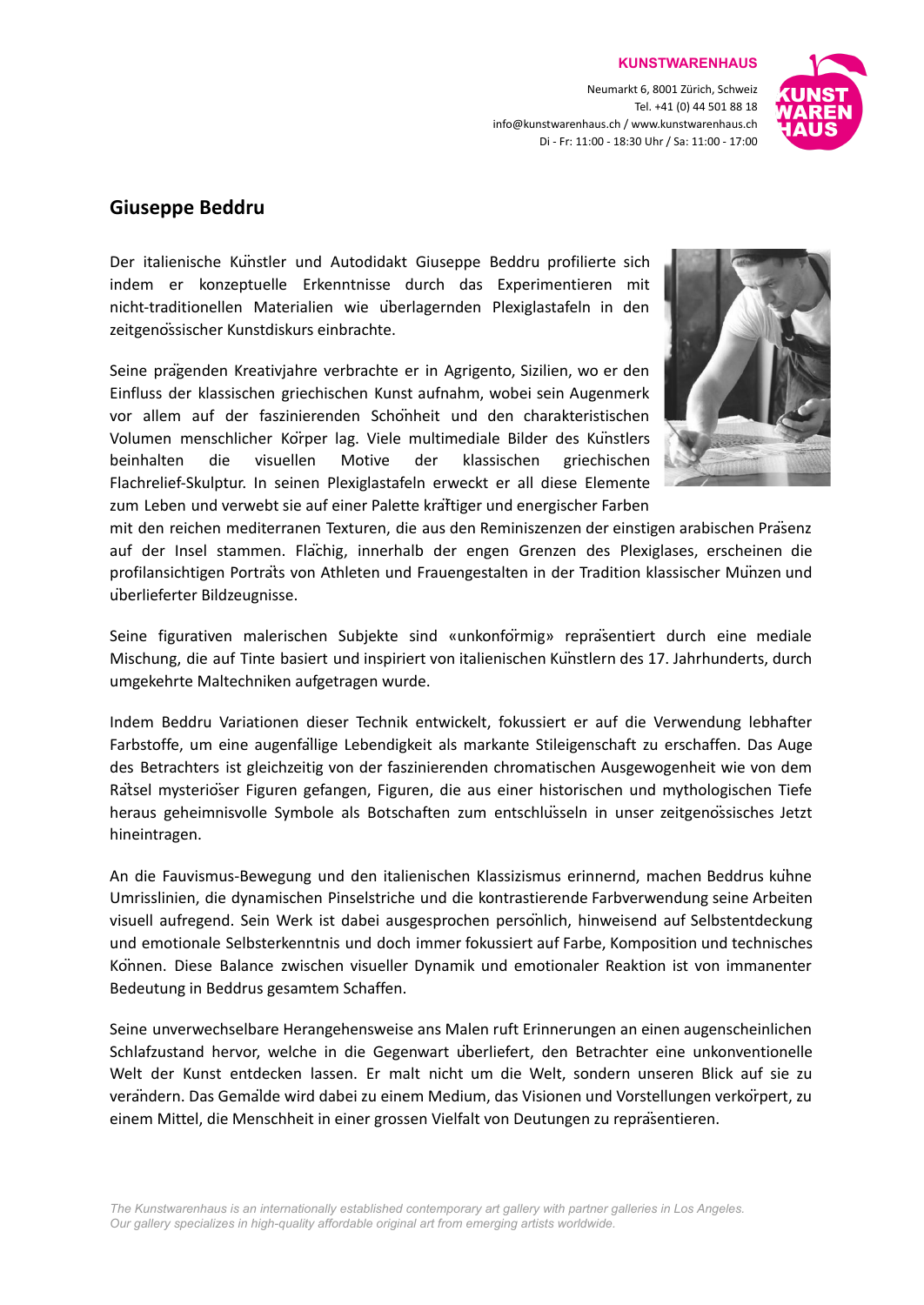**KUNSTWARENHAUS**

Neumarkt 6, 8001 Zürich, Schweiz Tel. +41 (0) 44 501 88 18 info@kunstwarenhaus.ch / www.kunstwarenhaus.ch Di - Fr: 11:00 - 18:30 Uhr / Sa: 11:00 - 17:00



Der Künstler repräsentiert dabei jene, die als «anders» wahrgenommen werden, jene, die aufgrund von Vorurteilen oder simpler Ignoranz abgelehnt werden. Überlieferte Bilder aus dem Kontext.

### **AUSSTELLUNGEN**

- 2019 "For Want of Abundance." Artplex Gallery, Los Angeles, CA Affordable Art Fair New York, NY Artspace Warehouse, Los Angeles, CA First Art Fair, Amsterdam, Netherlands Palm Springs Fine Art Fair, Palm Springs, CA Art Up, Lille, France ACAF Pop Up, Maasmechelen Village, Belgium Affordable Art Fair New York, NY London Art Biennale, London, UK Solo Show, Szio Hus, Milano, Italy Art3f, Ghent, Belgium 2018 Affordable Art Fair Milan, Italy Gallery Sille, Outwater, Netherlands Palm Springs Fine Art Fair, Palm Springs, CA AD Art Show Sotheby's, New York Gallery Art & Lef Groningen, Netherlands Affordable Art Fair New York, NY Kölner Liste, Koln, Germany Salon International d'Art Contemporain, Cannes, France Exhibition in Museo Crocetti, Rome, Italy ACAF Bozar Museum, Brussels, Belgium Antwerp Art Fair, Antwerp, Belgium Affordable Art Fair Amsterdam
- Luxembourg Art Fair, Luxembourg 2017 Affordable Art Fair, Amsterdam, Netherlands Florence Biennale, Florence, Italy Accessible Art Fair, Bozar Museum, Brussels, Belgium
- Notte Italiana, Brussels, Belgium Affordable Art Fair, New York, NY Loxodrome Gallery, Berlin, Germany Colorful, Knokke, Belgium Art Marbella, Spain Roa Gallery, London, UK Artexpo, New York, NY London Art Biennale, London, UK Gallery Evvivanoè, Torino, Italy Palm Springs Fine Art Fair, Palm Springs, CA Affordable Art Fair Milan, Italy 2016 Red Dot Miami, FL Shanghai Art Fair, China Affordable Art Fair Amsterdam, Netherlands Accessible Art Fair, Brussels, Belgium Art Marbella, Spain Affordable Art Fair Hampstead, London, UK Triennale dell'Arte Contemporanea, Verona, Italy Arte Jubiläum, Rome, Italy Gallery LDX KArtodrom, Berlin, Germany New York Art Expo Affordable Art Fair New York, NY Palm Springs Fine Art Fair, Palm Springs, CA Artspace Warehouse, Los Angeles, CA 2015 Parallax Art Fair, London, UK Fondation Folon Museum, La Hulpe, Belgium Wine & Canvas, Brussels, Belgium Affordable Art Fair London, UK Biennale de Chianciano, Italy

Art Magna Expo, The Seed Factory, Brussels, Belgium







*The Kunstwarenhaus is an internationally established contemporary art gallery with partner galleries in Los Angeles. Our gallery specializes in high-quality affordable original art from emerging artists worldwide.*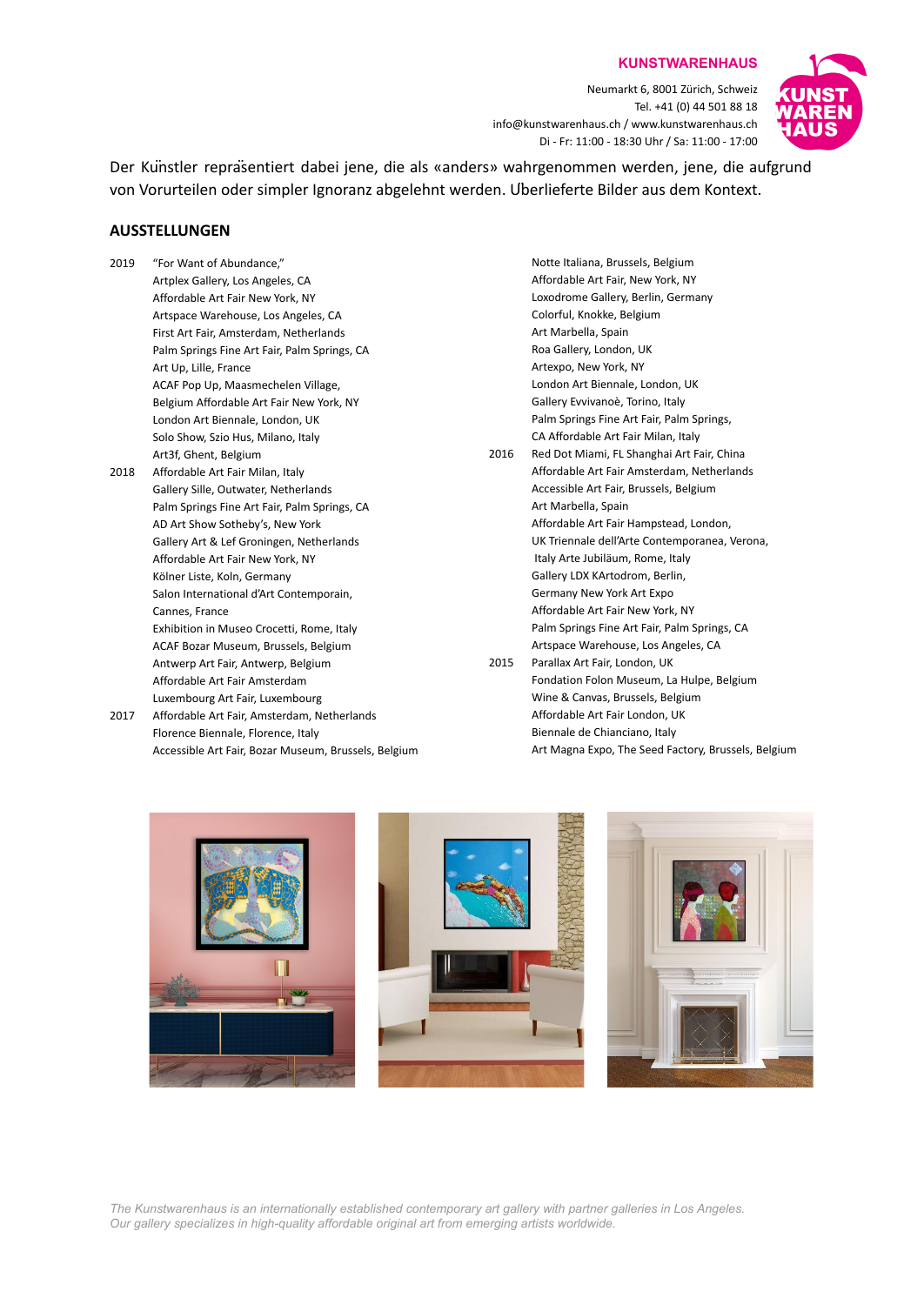#### **KUNSTWARENHAUS**

Neumarkt 6, 8001 Zürich, Schweiz Tel. +41 (0) 44 501 88 18 info@kunstwarenhaus.ch / www.kunstwarenhaus.ch Di - Fr: 11:00 - 18:30 Uhr / Sa: 11:00 - 17:00



# **Giuseppe Beddru**

Italian painter Giuseppe Beddru has distinguished himself in contributing conceptual insight to the course of contemporary art by embracing experimentation of non-traditional materials, such as thick superposed Plexiglas-panels. His formative creative years were spent in Agrigento, Sicily where he absorbed the influence of classical Greek art. Many of Beddru's multi-media paintings include the visual motifs of classical Greek bas-relief sculpture flattened within the confines of Plexiglas. Athletes and female portraits in profile are reminiscent of coins and popular classical imagery. After having admired and studied the works of the great masters, Beddru left Italy to continue his practice abroad.



His figurative pictorial subjects are represented through ink-based mixed media applied via reverse painting techniques inspired by Italian painters from the seventeenth century. By developing variations of this technique, Beddru focuses on the use of vivid pigments to create striking vibrancy. The eye of the observer is simultaneously caught by both a fascinating chromatic balance and the mystery of enigmatic figures who, from the depths of a mythological past, bring secretive symbols to our contemporary present as messages to decipher.

Reminiscent of the Fauvist movement and Italian classicism, Beddru's bold outlines, dynamic brushstrokes and contrasting use of color make his work visually exciting. His work is extremely personal as well, drawing upon the Arab presence on the island where he grew up and his own Italian heritage.

His paintings are indicative of self-discovery and emotional awareness, while also focusing on color, composition, and technical skill.

The artist represents those who are considered "different" and those who are rejected because of prejudice or ignorance. Popular imagery within the context of Greek history is overturned by atypical characters that populate his artistic world and speak up loud to make their voices heard.

Guiseppe Beddru's work is exhibited internationally on a regular basis in venues spanning from highly ranked art fairs to museums in both solo and group exhibitions. His artwork is part of international private collections such as the collection of the Saudi Royal Family and businessman Graeme Hart in New Zealand.